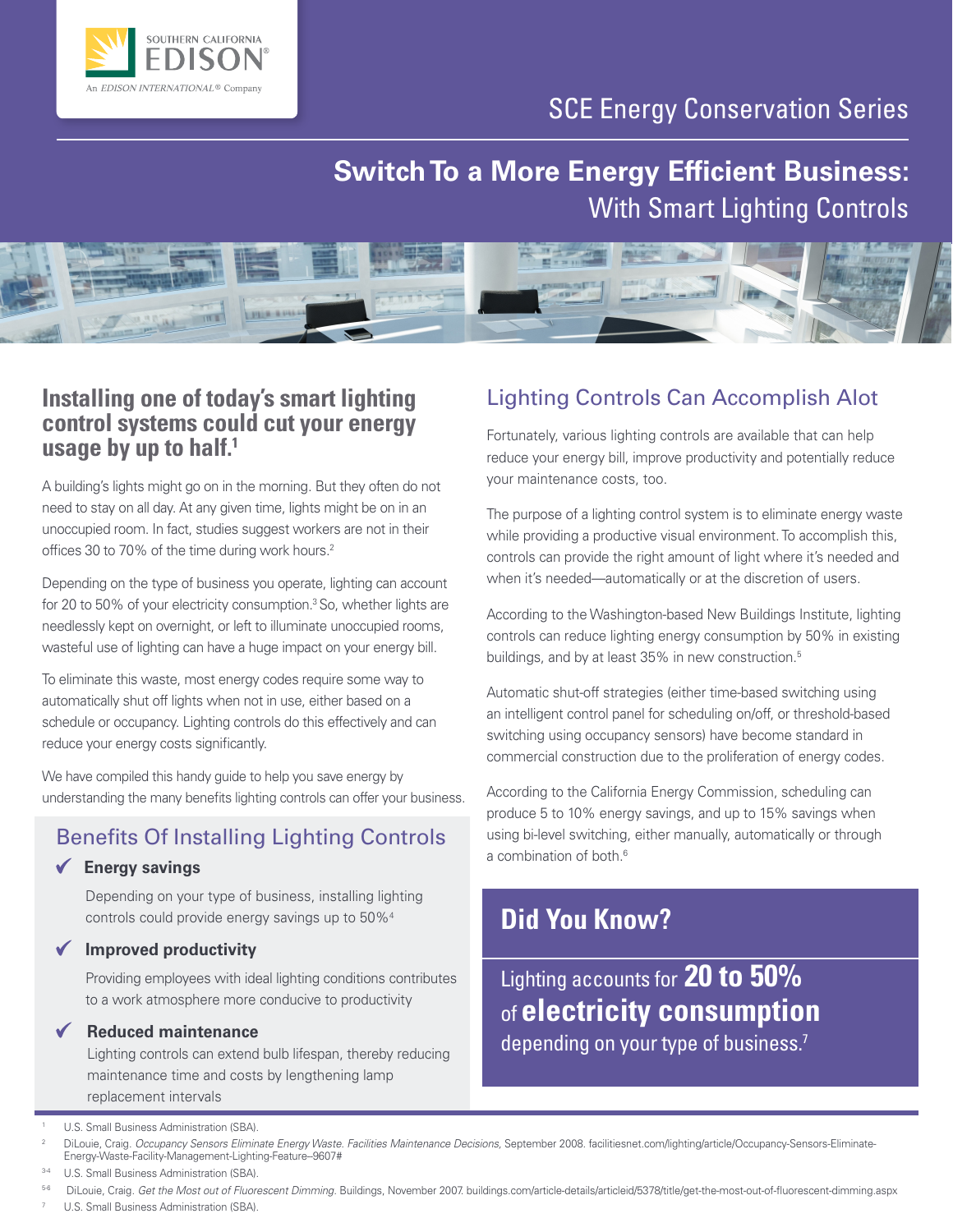## Types Of Lighting Controls

#### **Occupancy Sensors**

These devices detect the presence of people in a room and automatically turn off lights in unoccupied areas. They are ideal for food storage areas found in restaurants and grocery stores.

Occupancy sensors are best suited for projects that require granular control, which can be difficult to achieve economically using scheduling. They also are suited for areas that are intermittently occupied, meaning unoccupied for two hours or more per day, and where lights typically remain on when the space is unoccupied.

Examples of appropriate applications include offices, classrooms, copy rooms, restrooms, storage areas, conference rooms, warehouses, break rooms, corridors, and filing areas.

#### **Dimmable Ballasts**

Dimmable ballasts enable you to regulate the intensity of fluorescent lights to save energy.

Step dimming ballasts are compatible with occupancy sensors and let you switch light levels to a percentage you specify (100 to 50%) using standard wall switches or relays.

Analog and digital dimming gives you even more flexibility, allowing you to dim as low as 3%.8 They work with a variety of controls, photocells and daylight harvesting systems.

The classic use of dimming is in a conference room, classroom, auditorium, training center or a similar space. Dimming the lights in these spaces can support a variety of visual presentations and save energy as well. In restaurants and bars, dimming can be used for setting a mood. In healthcare facilities, dimming enables nighttime patient care with lower illumination levels. In an open discount retail space with daylighting, dimming can reduce lighting



8 *Design & Engineering Services.* Southern California Edison, May 2015. 9-11 DiLouie, Craig. *Get the Most out of Fluorescent Dimming. Buildings,* November 2007. [buildings.com/article-details/articleid/5378/title/get-the-most-out-of-fluorescent-dimming.aspx](http://www.buildings.com/article-details/articleid/5378/title/get-the-most-out-of-fluorescent-dimming.aspx) <sup>12</sup> Iida, Yuki. E-Source. *Sector Snapshot. Restaurants,* MAS-S-22, June 22, 2009.

use while still allowing the lights to be on, making the store appear "open for business."

#### **Bi-Level Switches**

These type of controls regulate lighting in groups of fixtures or lamps, allowing you to turn on a select number of them when full illumination is not required.

#### **Daylight Sensors (Photocells)**

Light-sensitive controls can turn lights on and off or reduce their intensity based on the amount of daylight in the room, which prevents wasteful "day burn"—needlessly leaving lights on during the day.

In applications with daylighting, photo–control dimming can provide a smooth and unnoticeable transition to lower electric light levels as daylight levels increase, while maintaining the desired light level to produce significant energy savings.

The New Buildings Institute states that daylight harvesting systems can generate a maximum potential savings of 35 to 60%, but can "easily save 10 to 50% of annual lighting energy" in suitable spaces.9

The Seattle-based Lighting Design Lab states that savings can reach 40 to 60%, but that some spaces—such as offices, classrooms, and gymnasiums—can save 60 to 80%.10

Coupled with skylights, daylight-response switching has demonstrated energy savings of 30 to 70% in warehouses according to the U.S. Department of Energy.<sup>11</sup>

#### **Timers**

Timers can be used to ensure lights are turned off when they absolutely will not be used or when certain areas of the business will likely not be occupied.

# **Illuminating Insights!**

Businesses like yours can **save 30%** or more in energy consumption **with lighting controls** in storage rooms, back offices and restrooms. The payback period is typically one to three years.<sup>12</sup>